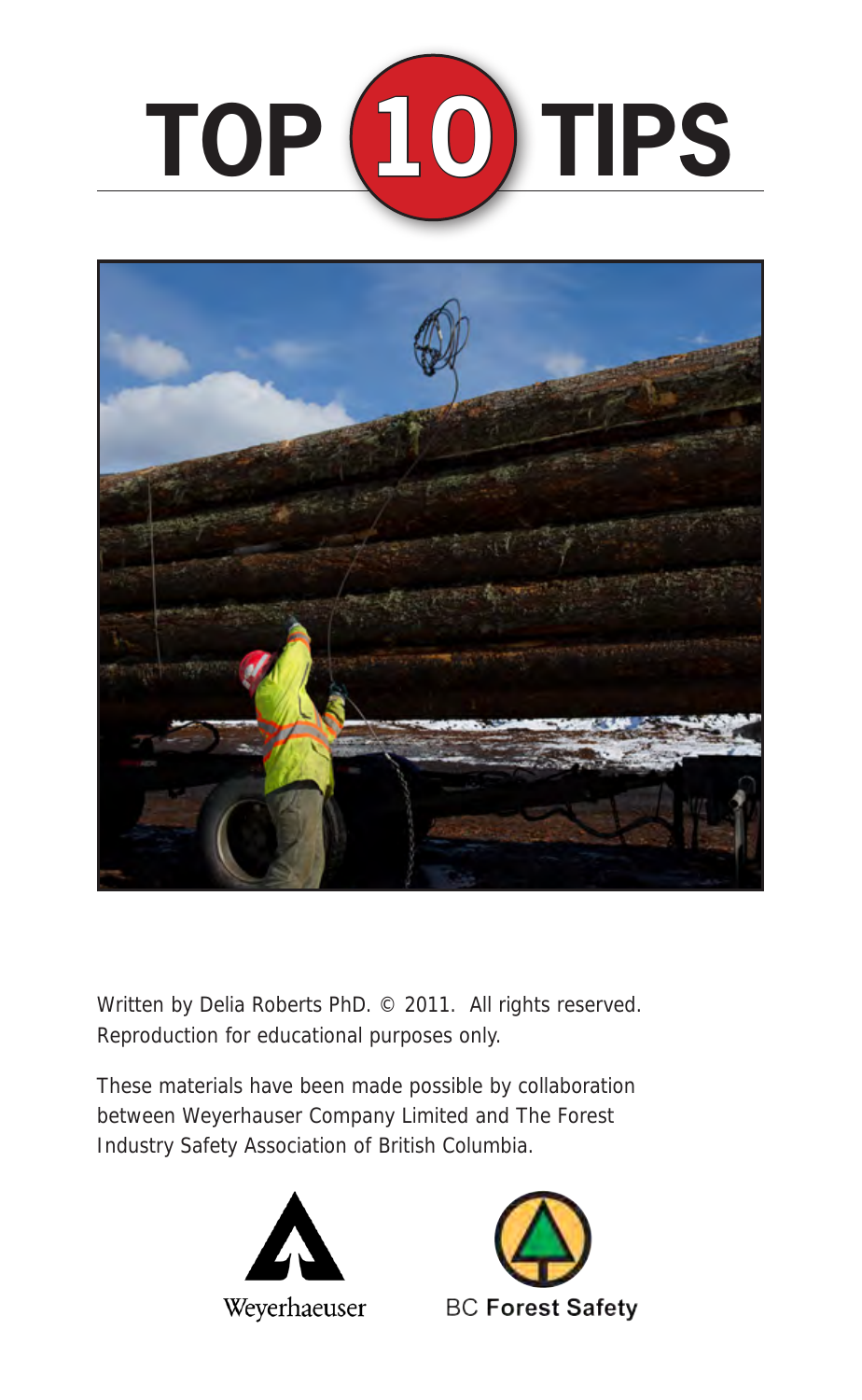**Does driving a truck mean that you have to be overweight and at risk for high blood pressure and diabetes?**



**The answer is NO!!! The answer is NO!!!** 

## **Check out the information available at www.selkirk.ca/research/faculty/trucking**

It's a program based on a actual study with log haulers in Western Canada and USA. It will show you how to:



**Eat properly** so that you have more energy and feel better



**Fuel your brain** so that you can keep your concentration high and react faster while driving



## **Increase the amount of physical**

**activity in your day** so that you can prevent heart disease, diabetes and other diseases



**Protect** your backs, knees and shoulders

**Protect yourself from injury at work**

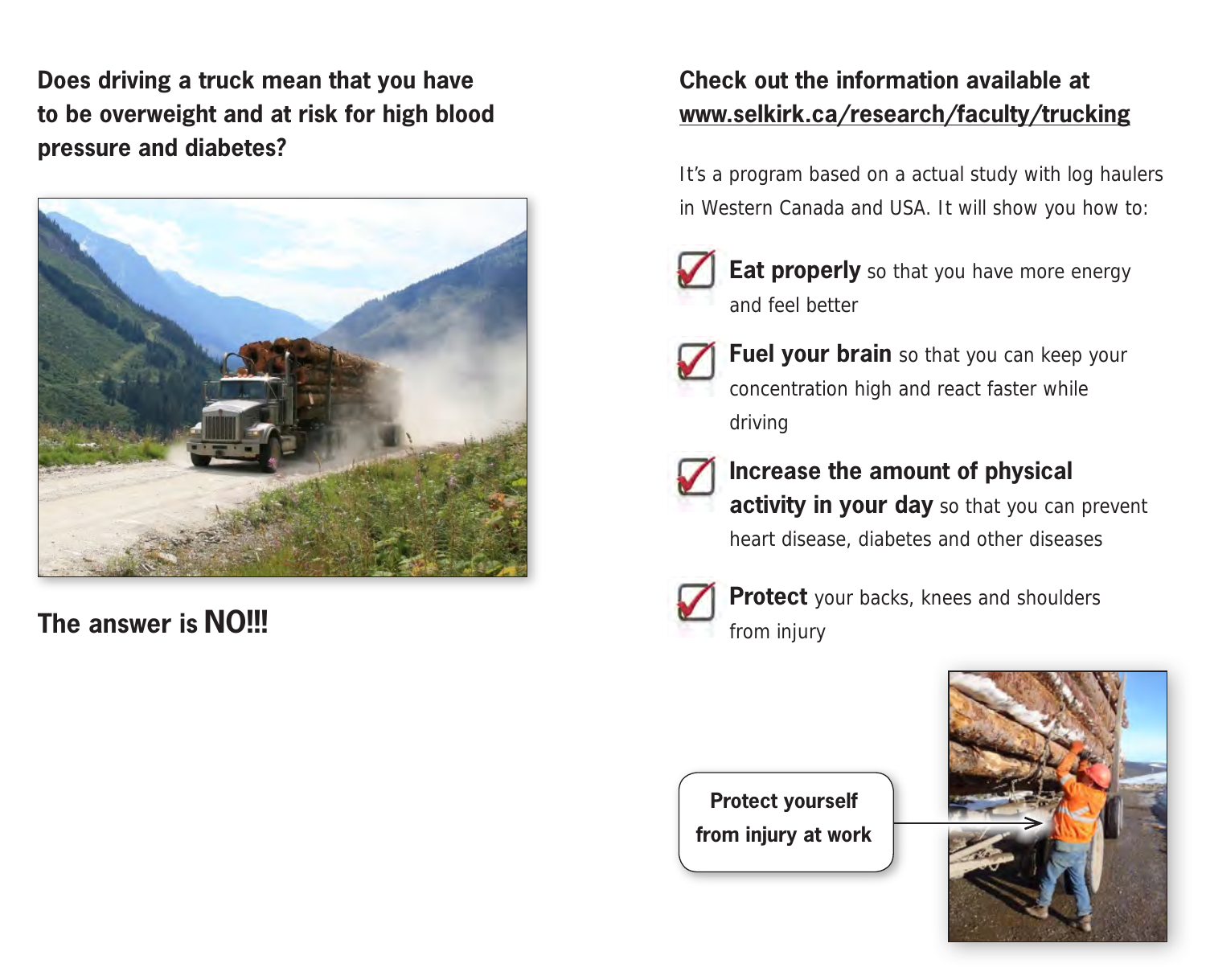### **Physical Activity makes a difference TODAY!**

Of all the medications and methods known there is **only one treatment that is proven** to lower your blood pressure and risk of diseases like strokes, diabetes, cancer and depression.

> **Yes, it is a magic bullet - Exercise CAN prevent disease!**

## **Getting just 30 minutes of moderately vigorous exercise 5 days/week can change**

**your life.** In only two years it can reduce the risk of death by disease! That means that every day that you take a half hour to sweat adds time to your life.

## **Don't you think it's worth it?**



## **Before You Start**

If you haven't been exercising regularly it's important to check with your physician before beginning this or any other exercise program to make sure that you are not at risk for cardiovascular disease or have any other health concerns. Neither the author nor the sponsoring organizations are responsible for any illness or injury that may result from this program, if you chose to follow it you do so entirely at your own risk. If you feel faint or experience pain while doing these exercises seek medical attention immediately.

After you read the information in this booklet, check out the **Power Eating for Power Driving** book.

It explains more about:

- The Top 10: *Why they are important and how they work*
- Meal planning and delicious recipes
- How to prepare food to make it better fuel for drivers



**Drivers reacted up to a SECOND FASTER when they ate properly**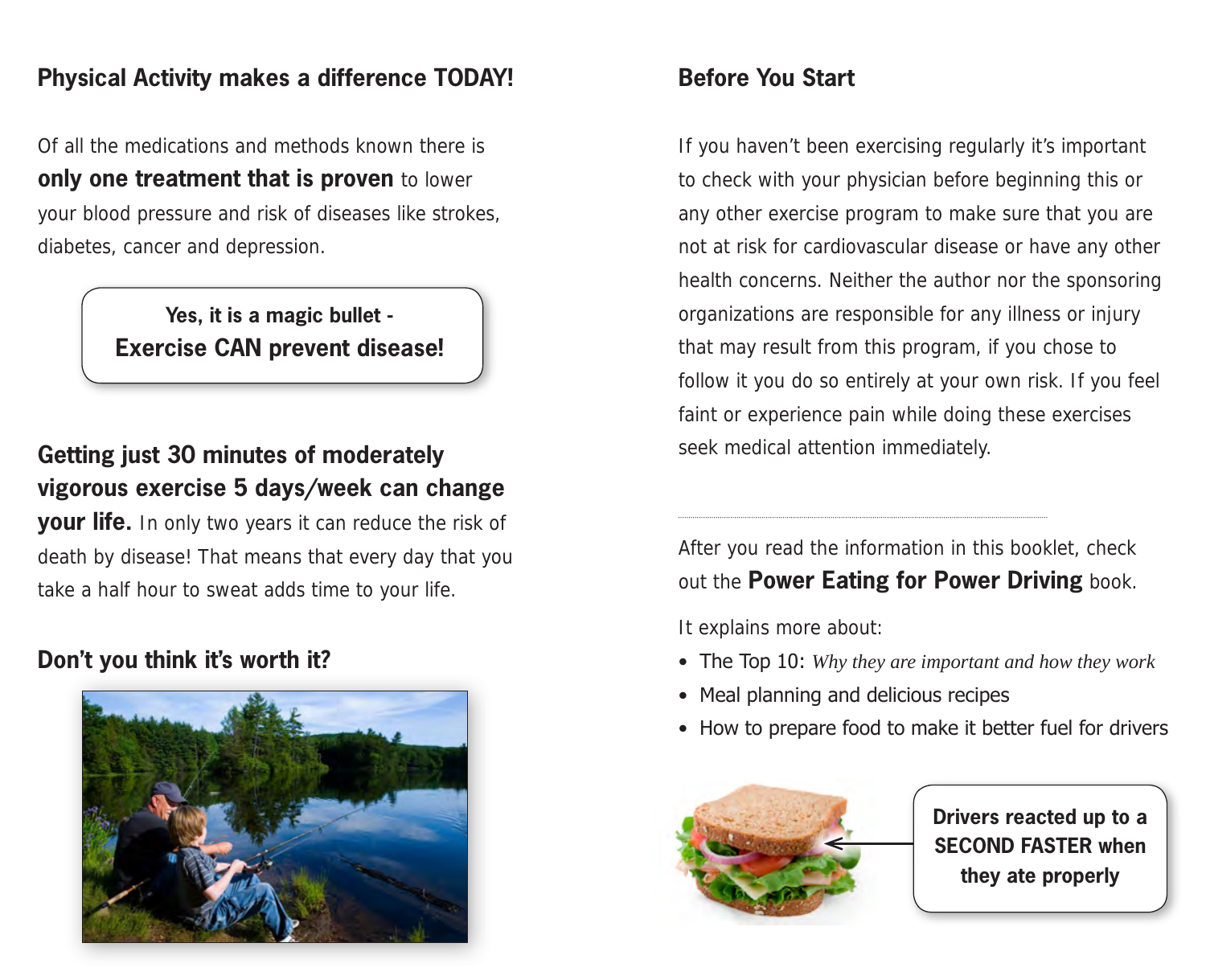

# **Carbohydrate equals concentration**

### **Sugars and starches are carbohydrates;** they

are important for drivers because glucose (the most basic type of sugar) is the fuel that keeps your brain and nerves running best. When blood sugar changes too much it makes it hard to concentrate and react quickly to unexpected events like a deer jumping out onto the road.



### **Sugars are simple carbs.**

They're digested and absorbed quickly so they cause a large rise in insulin. Insulin moves sugar from your blood into cells where it can be used. But **if you're not exercising and burning the sugars, they are converted to fat** and stored away where they can't be used by your nerves. Cycles of rapidly rising blood sugar and insulin are a major cause of diabetes.

**Starches are complexes of sugars,** they are found mainly in grains, fruits and vegetable foods with fiber. To use them, your body has to break them down first releasing the sugars a little at a time. That makes a nice steady supply of sugar for your nerves and brain.



Because simple carbs are absorbed the fastest, they give you quick energy. But they drop you down as quickly as they pick you up. That's why you may feel tired a couple of hours after a sugary snack. More complex carbs (especially less-processed high-fiber grains and veggies) have staying power.

## Have a look at the **Power Eating for Power Driving** book for a list of foods that are high in sugars and ones that are better choices for driving and good health. 1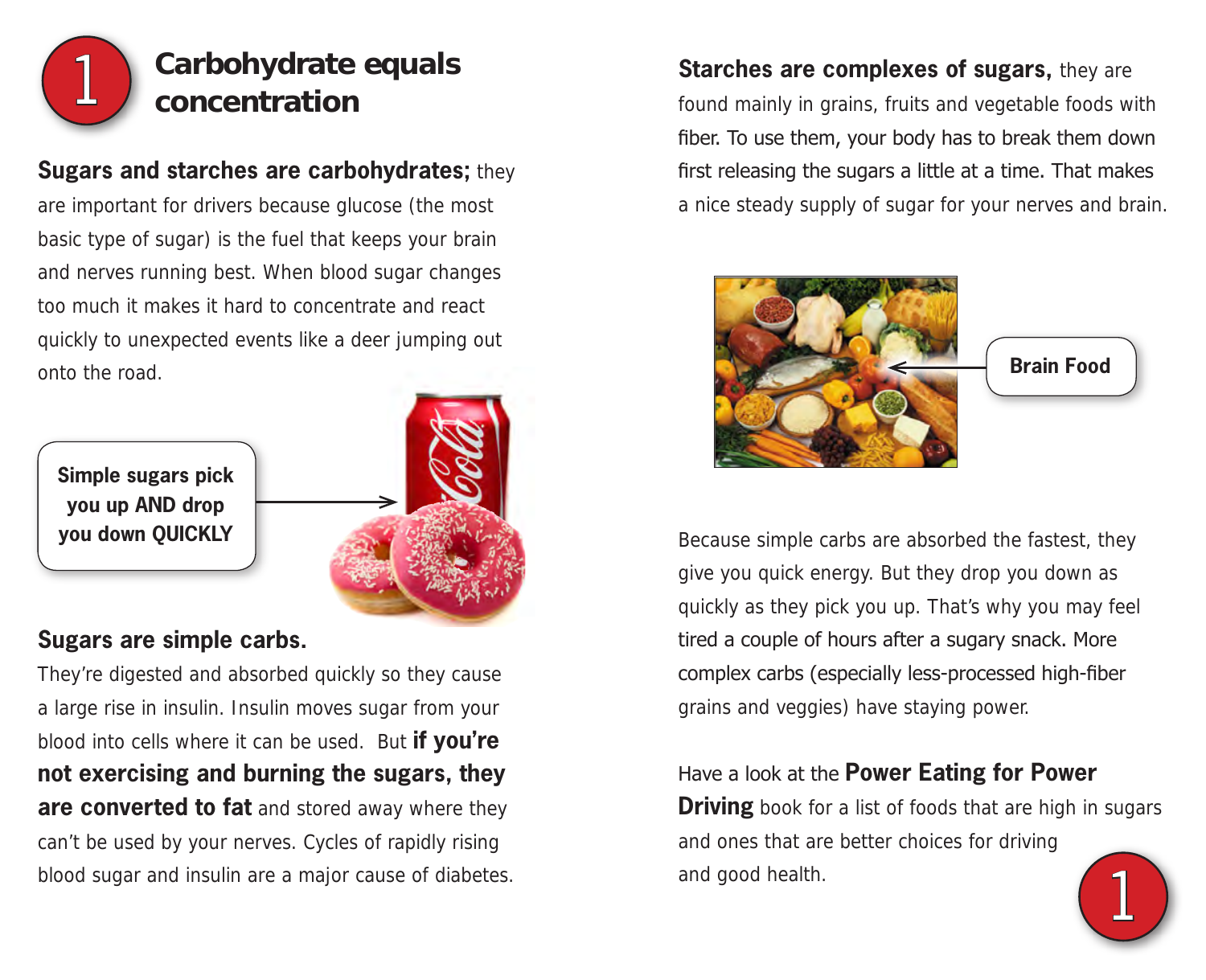

Protein provides the **building blocks** for every part of your body from structural items like tissues, to communication and defense, and even to the actual machinery that breaks down food and generates energy.



The makeup of protein is more complicated than that of carbohydrate so it **takes longer to digest** (about 2 hours). When protein is part of a meal or snack, it slows down the digestion of carbohydrate to provide a slow, steady supply of fuel. **Eating a little protein with each snack is a great way to keep you from running out of energy and help keep you alert while driving.**



**Protein takes longer to digest**

**Protein can be powerful** The best known sources of protein are meat, fish, poultry, eggs, dairy products and nuts. But some of these foods also contain a lot of fat, adding extra calories to your diet and slowing down digestion. Too much fat can also cause health problems

> Vegetables and grains also contain some protein; especially dried beans, lentils, and tofu. These protein choices have the added benefit be being higher in fiber and lower in fat than most animal products. Adding a few beans to your stews and casseroles is an easy way to improve the health quality of your meal.



**Add a few beans to make your meal healthier.**

For a nice steady supply of energy all day long try to **include a small amount of low-fat protein**,

such as lean meat, skinless chicken, fish, low-fat milk products, tofu, or cooked dried beans in every meal and snack.

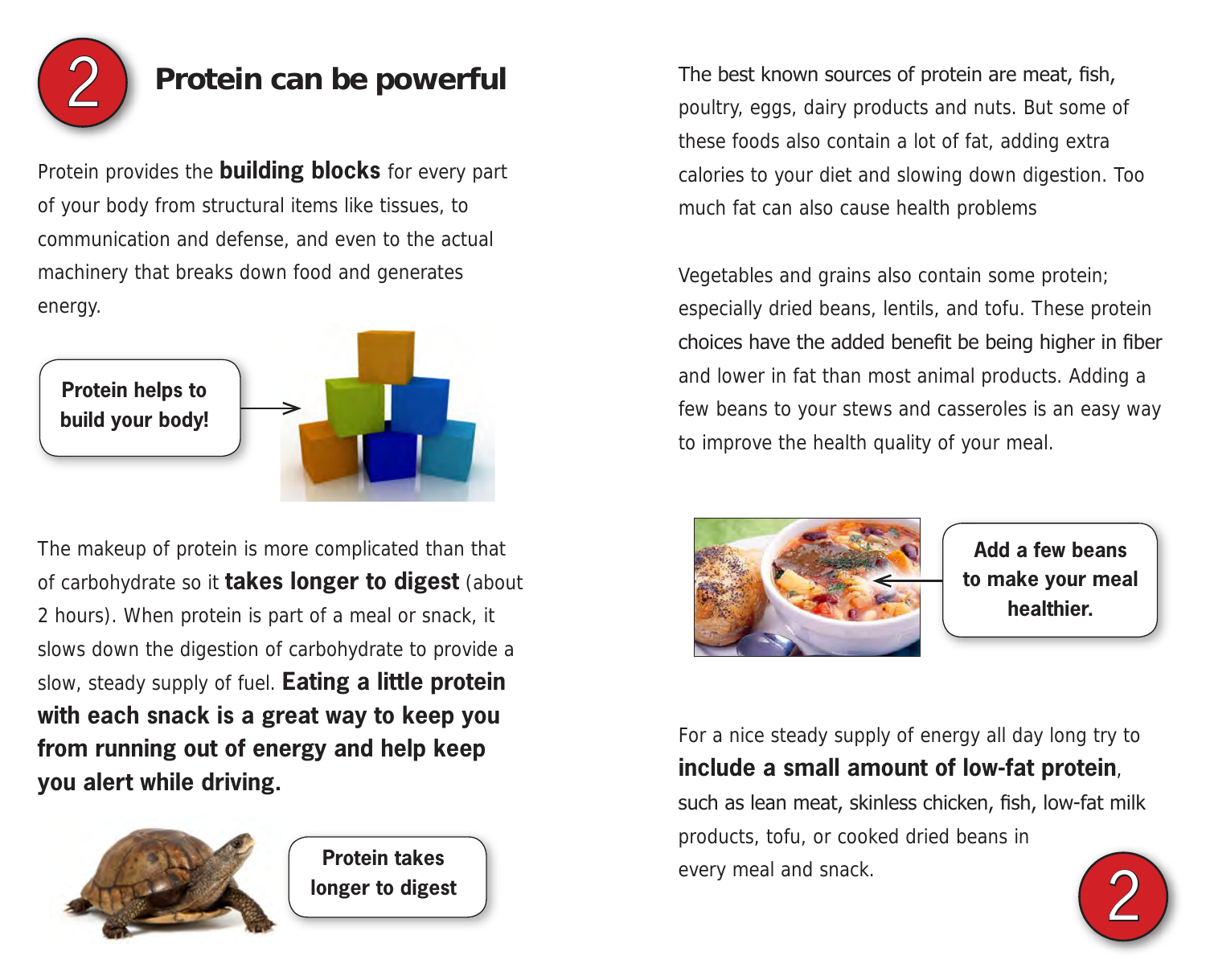

## **Fat is NOT a 4 letter word** The fats in cold water fish like salmon

## **Fat has more than TWICE the amount of calories as carbohydrates or protein** – and

there is no limit on how much we can store (darn!). But we do need to have some fat in our diets because it contains some important nutrients that we can't get anywhere else and besides it makes food taste great.

Since the work of driving doesn't require a lot of calories, save your fat allowance for places where it really makes a difference. You can often reduce the fat in a meal by half or more without it changing the taste or texture of the foods. There are some great low fat recipes and tips on to how to take your favorite food and decrease the fat content in it.

## **Make your fat choices count for health too,**

**Use olive or canola oil**

by avoiding trans and saturated fats and using nutrient-rich unsaturated oils like olive or canola oil when you have to add a bit of fat for cooking.



are also exceptionally healthy, and should be eaten at least a couple of times each week.



**Fats slow down digestion**, including slowing down your ability to use everything else you eat with them for 3-4 hours, and they are never a good fuel for your brain and nerves. So unless your exercise level is very high, it's wise to limit your fat intake.



**Choose leaner cuts of meat** and remove the skin from chicken. Switch from 2% to 1% milk, or from 1% to skim. Cut down on fat by spreading toast with a little jam mixed with cottage cheese, and use mustard and vegetable slices on your sandwiches instead of butter and mayo.

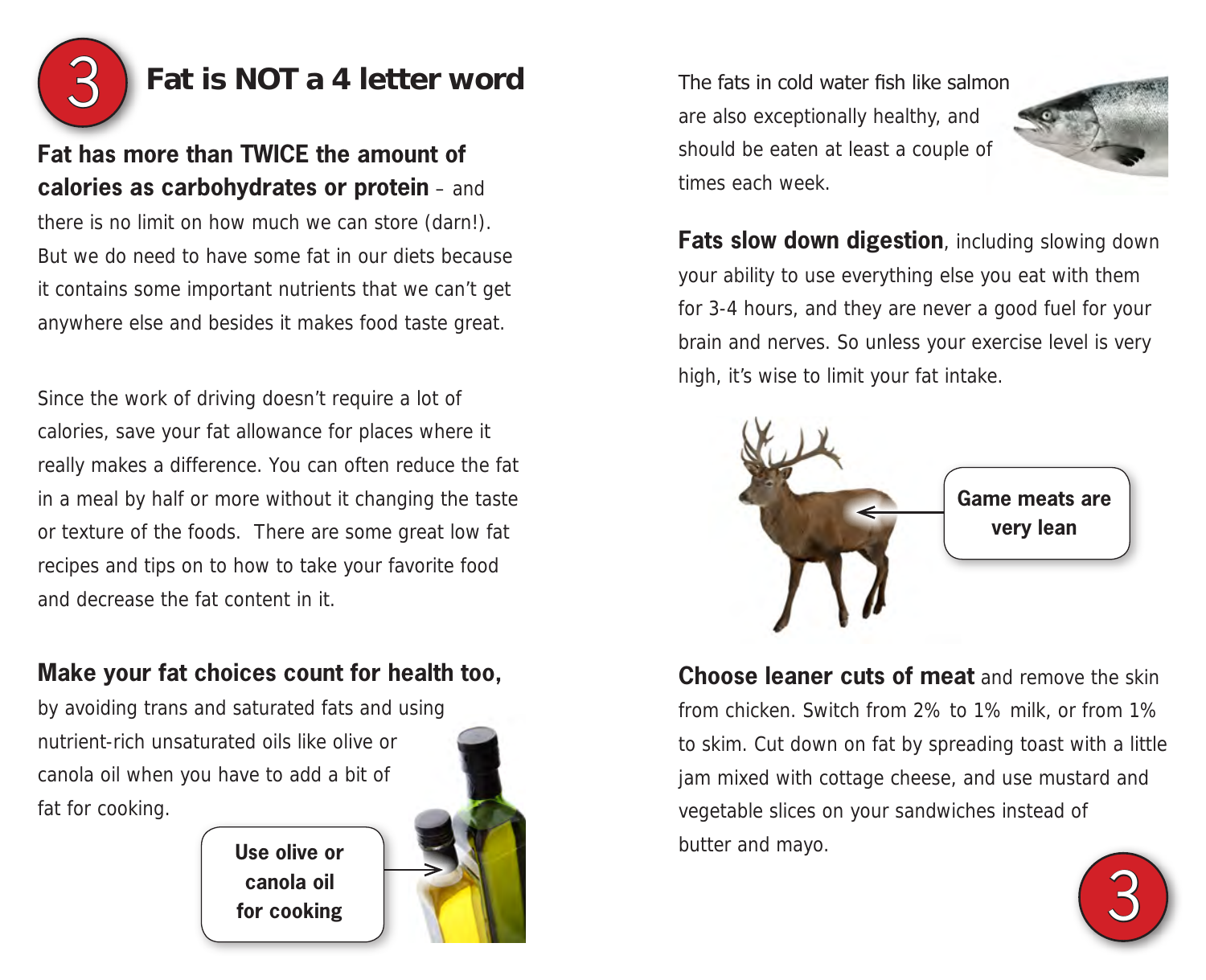

You might not think that you get dehydrated during a day of driving, but even when you are not sweating heavily **you still need a fair bit of fluid on a daily basis (2-3 L or 8-12 cups)**. Even mild dehydration can make it difficult to concentrate and harder to stay alert and make good decisions while driving.

Another big advantage to getting into the habit of drinking fluid is that it helps make your stomach feel full and if you drink while you eat, it will slow you down. Both of these will help if you are trying to lose weight



**Drinking more fluids can help you feel full, eat less and lose weight.**

One thing to be very careful of is how much sugar you get in beverages. Even **"unsweetened" fruit juice has a lot of sugar and calories that you don't need** and don't benefit from nutritionally.

# **Focus on fluid So what should you drink?** So what should you drink?

**Water is the best choice**, but generally we only drink a beverage if we like the taste. So if you aren't excited by plain water, try adding a splash of cranberry, lemon or lime juice and keep your water



cold. Drinking up to two 8 ounce servings of artificially sweetened soda or juice per day is also ok, but try mixing them with water or a lot of ice to stretch them.







**Drinks containing caffeine are not good sources of fluid as they make you lose water.** Caffeine is a strong stimulant, and can be used to wake you up when you are tired, but **beware of all the extra calories in the cream and** 

**sugar**. Plain dry non-fat milk or reduced-fat condensed milk can give the richness of cream without the extra fat.

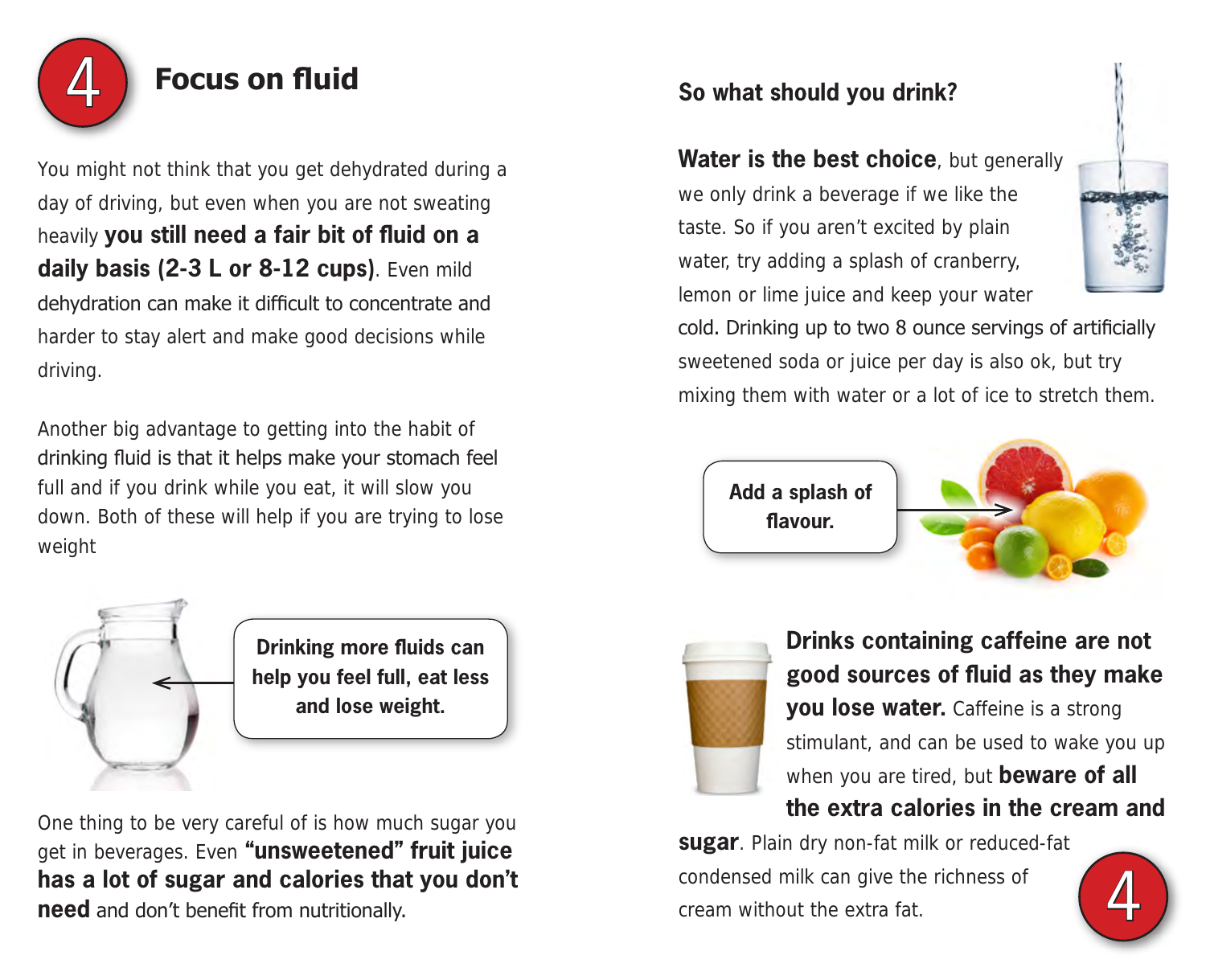

**What can you do to wake yourself up and get a boost of energy?**

Get some exercise. Park the truck, get out and walk around it 3 times quickly. Check your tires, wrappers and misc. nuts and bolts. The movement, fresh air and light will restore your energy.

**Manage your blood sugar.** Snacks that are high in protein, fiber, and complex carbs but low in fat should be eaten in small amounts (about 200 calories) every two hours from the time you rise to give your brain the fuel it needs to keep you alert.

 **Avoid sugars.** When you eat sugary foods your blood sugar rises very rapidly. This makes you release a lot of insulin which turns the sugar to fat, drops your blood sugar and starves your brain making you feel tired.



**Stay hydrated.** Drinking plenty of water will help to keep you from getting headaches and feeling tired.

**Sleep.** Get 7 or 8 hours per night on a regular basis. It seems backwards, but if you get more exercise, you will have more energy for your family in the early evening and can get more done. Spend less time on the couch and get to bed a little earlier. The exercise will also make it easier to sleep well.



 **Naps work for some people, but not for** 

 **everyone.** They need to be shorter than 30 min or they will make you feel sluggish. If you have to have a nap while loading, do it on your first trip. Naps in the late night/very early morning

give better sleeps than those taken in the middle of the afternoon.

 **Caffeine is a strong stimulant,** but it also places a greater load on your heart, raises your blood pressure, dumps fats into your blood stream, and acid into your stomach. **Use it wisely**, most days you should limit yourself to two cups of coffee (200-300 mg caffeine total).

**Stay interested.** Think about how fast you are going, listen for changes in the noise of the engine and wheels, check out the other vehicles on the road, plan your route for potential areas of high hazard. Keep your mind thinking and it will stay awake.

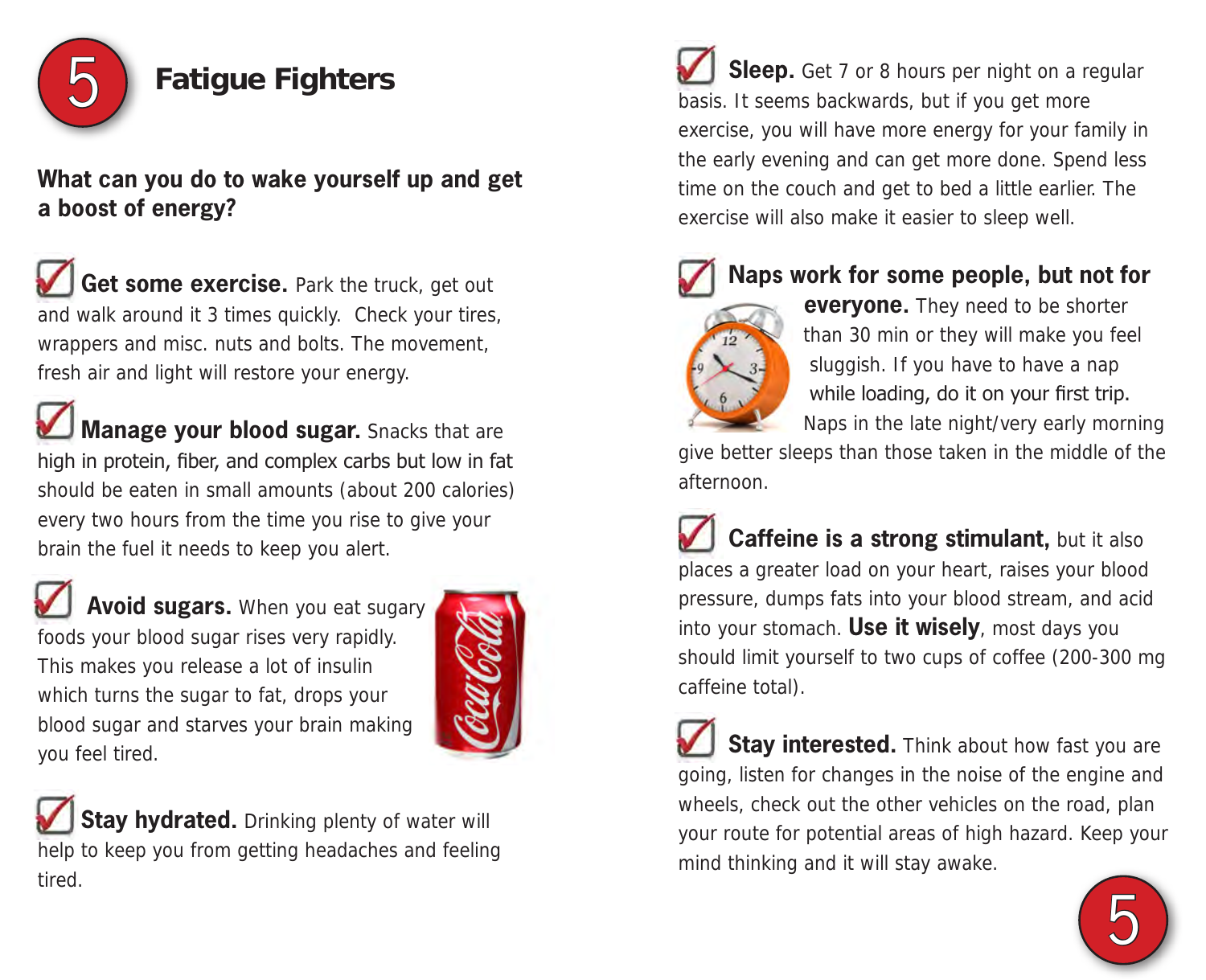

## 6 **The skinny on sweeteners**

All sugars are created equal, it doesn't matter if it's brown or white, molasses or corn, raw or processed, cane or beet. A sugar is the smallest unit of a carb and because it doesn't need to be broken down any further it's absorbed as is. When you drink beverages containing sugars (whether soda pop or fruit juice) they appear in your blood within 5-10 minutes, and cause a much larger amount of insulin to be released than if that sugar was in a whole apple, or orange**.**



**When it comes to digestion, all types of sugar are the same.**

**There aren't any vitamins or minerals in sugars, no matter what their source.** All they provide is calories. So there isn't any advantage to using "natural sugars" like concentrated fruit juice, honey, maple syrup, or agave nectar.

**Artificial sweeteners are products that are designed to sweeten without adding calories to your diet.** All of the calorie free sweeteners available in Canada and the USA are safe for consumption in normal amounts. **There is no true proof that they can cause cancer or are harmful in any way.** The main concern with their

use is that they may encourage people to stick with diets that are not healthy rather than eating plenty of fruits, vegetables whole grains and low-fat protein.



Sugar alcohols are also used in many processed foods, they are substances like xylitol and usually end in -ol. They are lower in calories than sugar but they are not calorie free and they can cause gas and diarrhea if you eat too much of them. Stevia is included in this group. They have a smaller effect on blood sugar and insulin than sugar, but they still cause small increases because they are still carbohydrates.

Different sweeteners have different tastes, and sometimes if you use just a little bit less, you can avoid the aftertaste that some artificial sweeteners have.

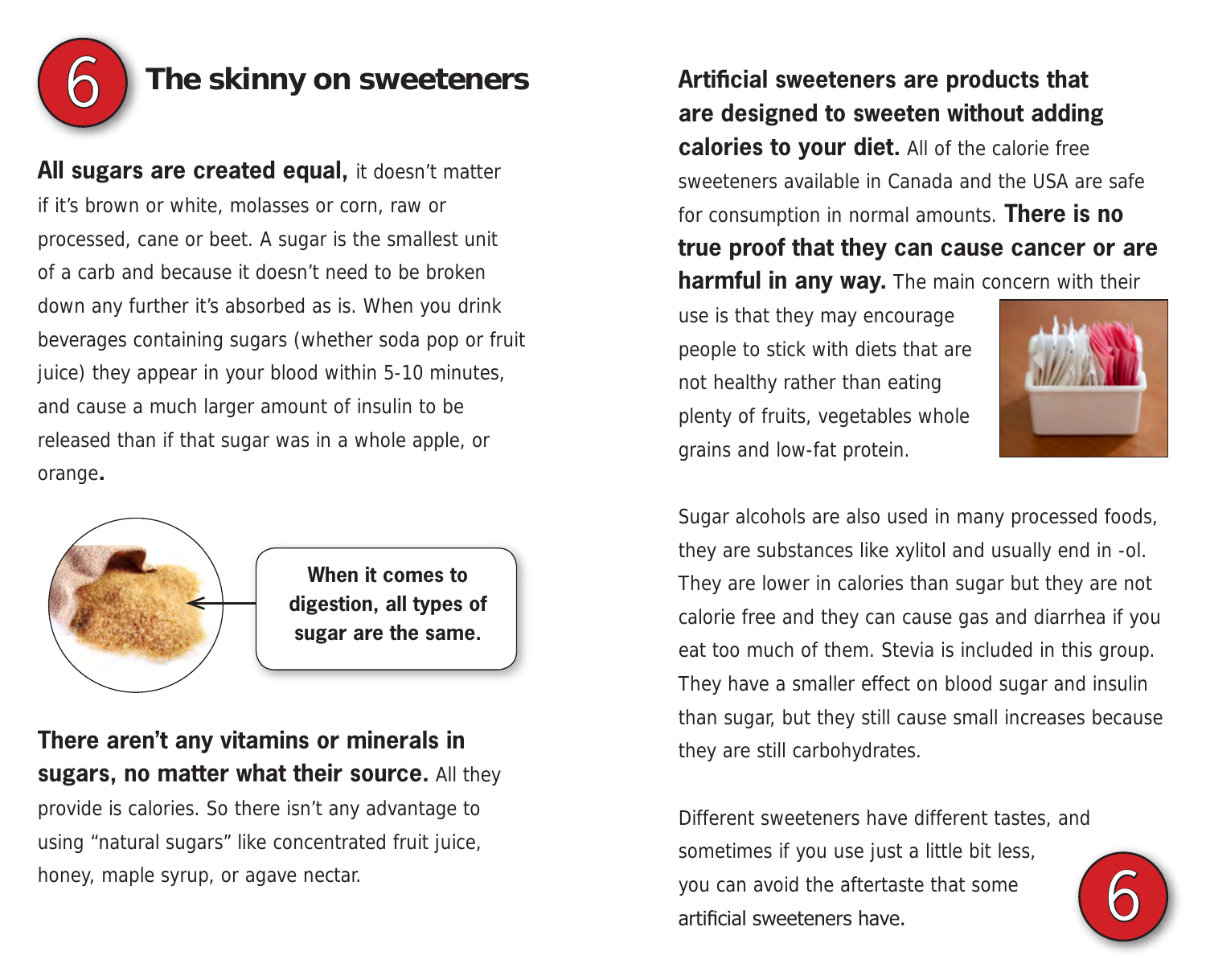

## **Timing is everything**

**To keep your brain working at its best you need a constant supply of sugar.** Too much and it goes to storage, too little and you can't concentrate as well. Drivers had faster reaction times and made the correct choice more often when they ate small healthy snacks every two hours than when they ate their usual way.

**Aim to eat small, healthy snacks every 2 hours**



**Sugars are small enough to be absorbed into your blood within 5 minutes.** That might seem like a fast answer to low blood sugar, but it is a bad choice because the sudden change causes even more problems. It triggers a large release of insulin and puts the sugar in storage.

**Complex carbs** are foods like whole grain bread and pasta, and fruit and vegetables with fiber. They are digested in about 1 hour and will **release a steady supply of fuel** that can be used by your brain.

**Choose complex carbs and protein to drive at your best**



## **To stretch the carb supply out to 2 hours**

add a bit of low-fat protein to your snack. Each minimeal only needs to be about 200 calories, so cut your sandwich in quarters and enjoy a few bites every 90 minutes. You'll find a list of good snacks in the **Power Eating for Power Driving** book.



**Cut your sandwich in quarters to stretch out your fuel supply.**

**Adding items like butter and mayo, cheese and sausage to your sandwiches makes them much harder to digest.** Fats in these items slow down the release of everything you eat including carbs for as much as 3-4 hours. That's why you feel sluggish and low in energy after eating. And they have a lot of extra calories that you don't need, contributing to that belly that gets in your way. 7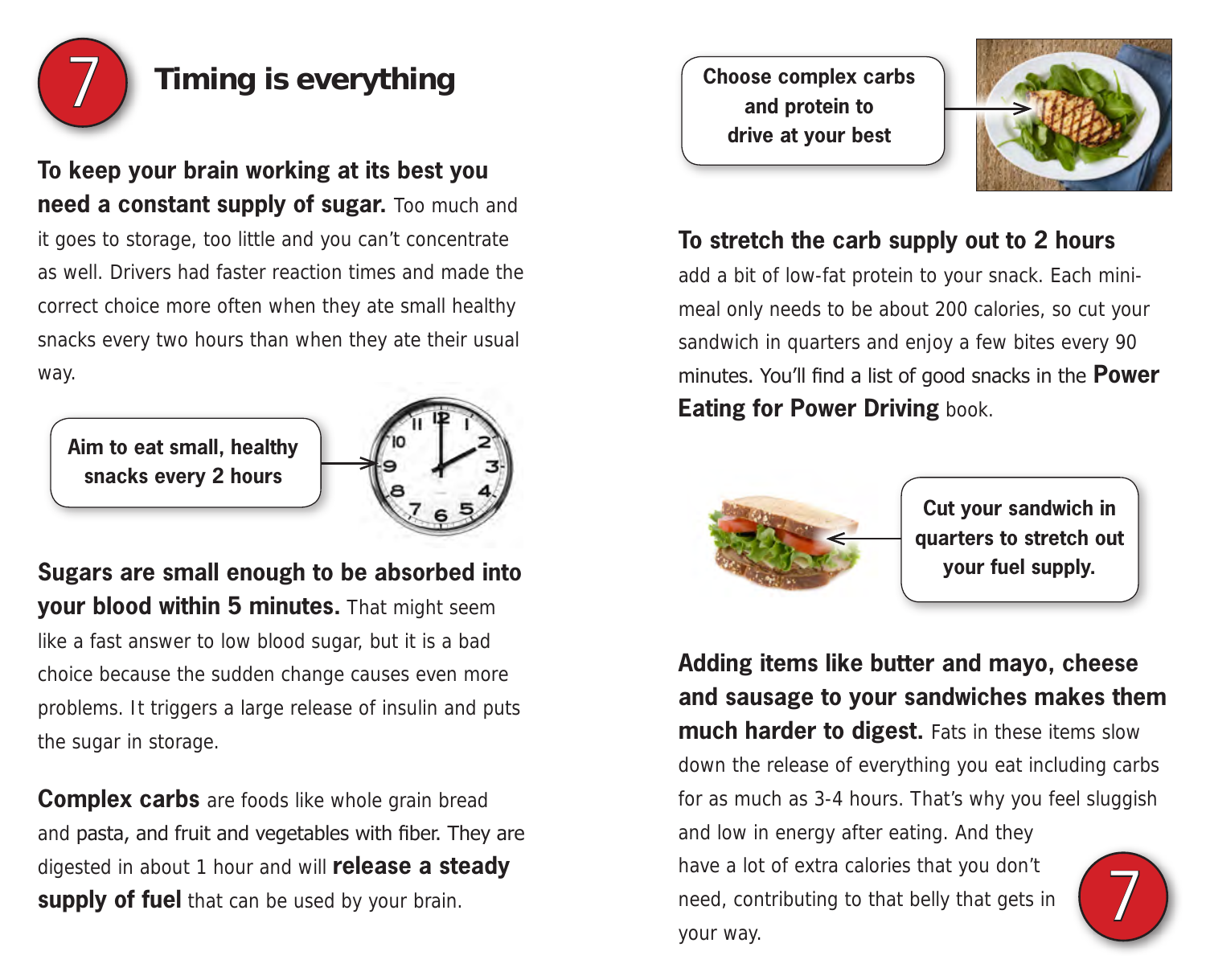

# **Activity is absolutely necessary**

The first thing to keep in mind is that **activity is not optional.** It's just as critical for your health as food and water and should be as automatic as brushing your teeth. **So schedule it in**, **30 min every day.**

ï Get into the habit of looking for ways to **increase how much you have to move**; park further away from the building, take the stairs, walk the long way around.

 **Move with purpose**, to gain benefit from the exercise you have to **get your heart rate up**. Don't be afraid to get out of breath. Every time you do your heart gets stronger.

 **Get an activity partner.** Having a partner means there are two of you to make sure you go, and besides when you talk as you walk the miles fly by. Get your family involved, it will be good for them too, and you will have fun with them along the way.

 **Get a dog**, lots of people won't walk for their own health but will make sure that they take their dog for a walk every day.



 **Find something that you enjoy.** Swim, hike, ride, row, play. Baseball, basketball, golf, hockey. Walk, run, ski, skate. Lift, climb, chop, throw. Dance, stretch, skip, carry. There are so many different activities and games to get you moving. Try out a few and you might find something that you like.

**Don't waste your time** when the shovel is backed up and you are waiting to be loaded. Even 10 minutes of exercise can help save your life. Let the others know what you are doing (safety first) and walk up the road, or even just in circles around your truck

 When you get home after a day of driving you probably don't feel much like doing anything other than plunking yourself down on the couch. But if you can just get yourself up and onto the bike, or outside for a walk and **work up a good sweat,** you will find that you feel awake and full of energy. Then you can enjoy a few hours with your family before getting a good night's rest. The exercise will also help you sleep better."

## **What ever and where ever you can move, the payback is tenfold.** How can you

turn down something that will **ADD YEARS TO YOUR LIFE?** 

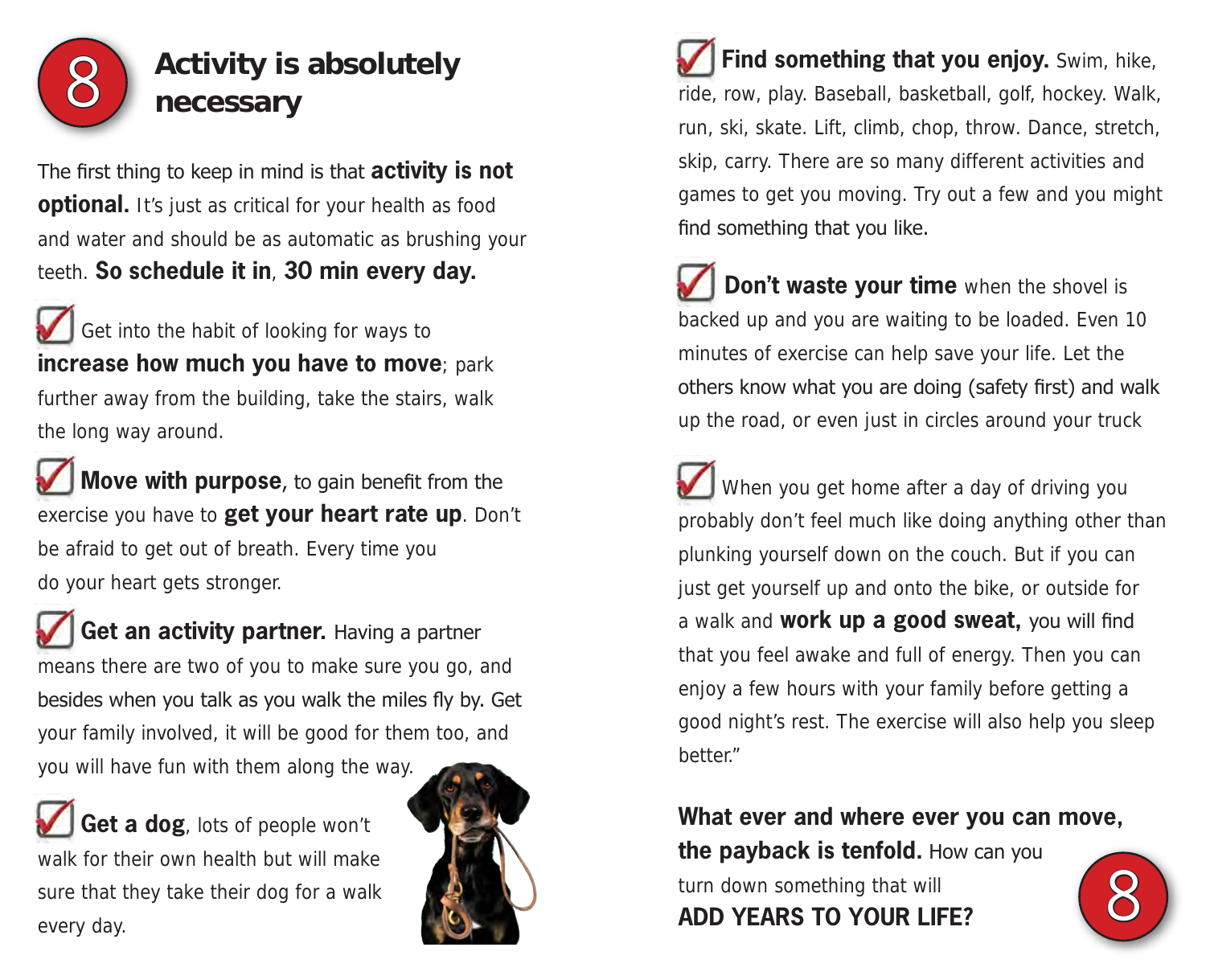

# **Motivation makes the most of you!**

Making change is never easy, and when you are first getting started it can seem like an impossible task. But **the choice is yours**. Today choose one healthy food, move around for 10 min instead of sitting and you are on your way! **One step at a time.**

Knowing what to do and doing it are two different things so here is a list of things that can help you make the right choice, every day.

Í **Keep a calendar** in full view of your family or the other drivers. Every day that you make a healthy choice write it down. At the end of the month you will be able to see your progress.

**Reward yourself each month**



 **Make a piggy bank** for yourself. Every day that you get your minimum 30 min of activity, put a couple of bucks in the pot. At the end of the month you will have enough money to buy yourself something fun that you have been wanting.

**Make a date with a friend.** If you have agreed to meet someone for a walk it's harder to stay on the couch. Join a class or a club. If you pay for something you'll be less likely to skip it.

**Set a goal.** Is there a hunting trip coming up that you want to be able to go on? If you know you want to drop 10lb by a certain date it's easier to choose the apple instead of the donut.

Get your kids to call you. If you know they are going to ask you if you got your exercise in today, you will want to be able to say "Yes!". And besides, you will be teaching them how to stay healthy all their lives.



 **Think about the consequences.** Do you know someone your age who just had a heart attack? Got cancer? Kidney disease? You don't have to die before your kids grow up. Lose that excess weight and get some exercise and your risk goes way down.

 **Celebrate your wins.** Make your goals small enough that you can reach them in a few months. And when you do make sure that you reward yourself. You are doing the most important thing you will ever do for yourself and your family. And it is within your reach, **so get started today!** 9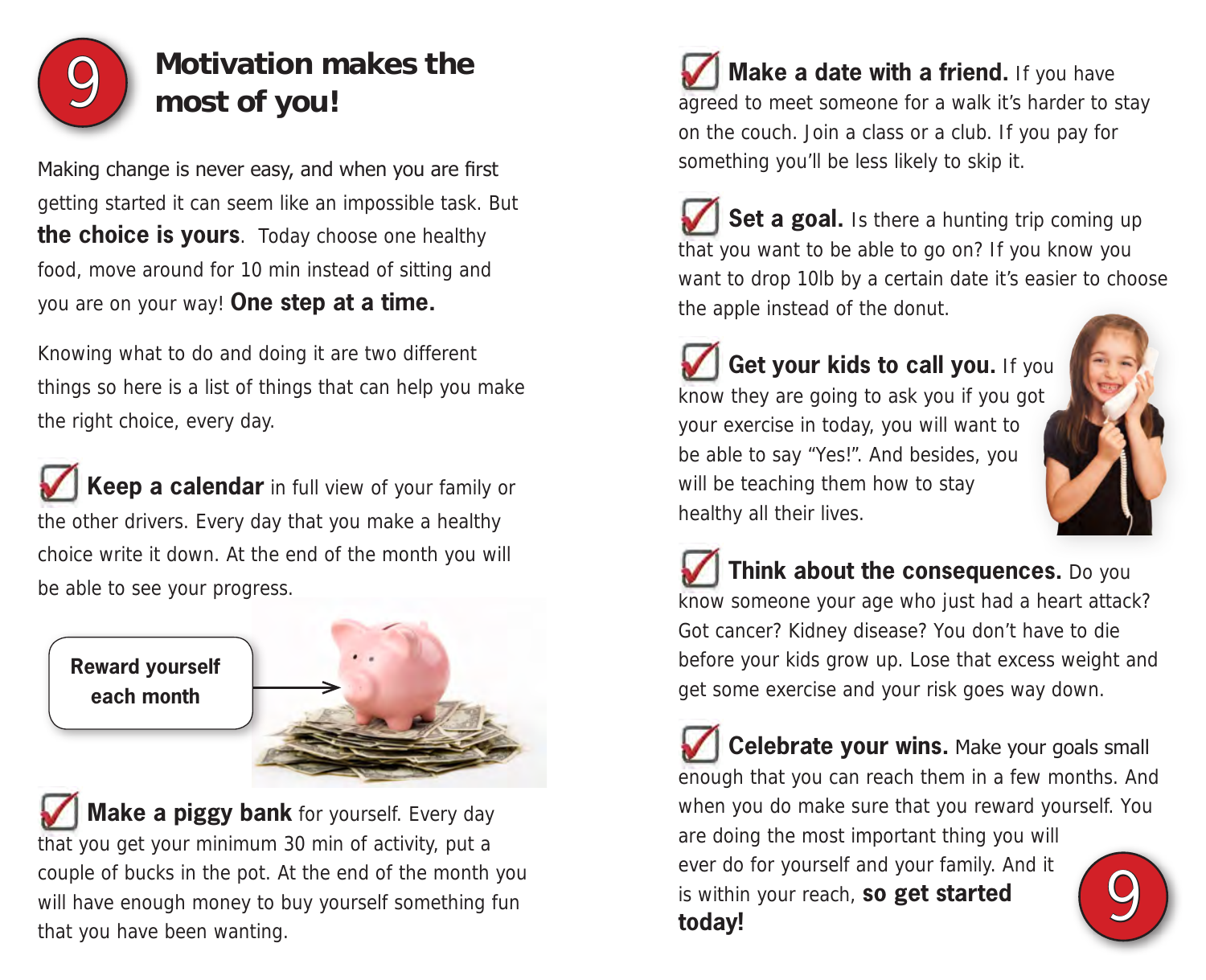

# **The alternative to burgers and fries**

## **When you think about what would make you feel good, what enters into your mind?**

Do you think about biting into a big juicy burger? What about the way it feels after you have polished off that plate of fries and all that grease is sitting heavy in your gut?



**How about the way it will feel to see your kid graduate from high school?** 

**The way it feels to hike through the woods and still have breath to laugh.** 

**The way it feels to know you can take care of yourself and your family.** 





You may not like to exercise, it can feel uncomfortable, and it's risky. What if you don't succeed? **It takes a long time** to change your eating and moving patterns enough to get back down to a healthy weight.



**Prepare yourself for some wins and some set backs**

You will have some wins, and some set backs. But **exercise is better** than having a stroke, **learning to prepare and eat healthy food is better** than being too sick to play with your kids, too fat to tie your shoes and too tired to live your life.

## **So build that picture of who you want to be.**

Pain free. Able to move and do all the things that you want to do. Strong and fit and healthy and sexy, and then **take just one step toward giving that person a chance, today.**

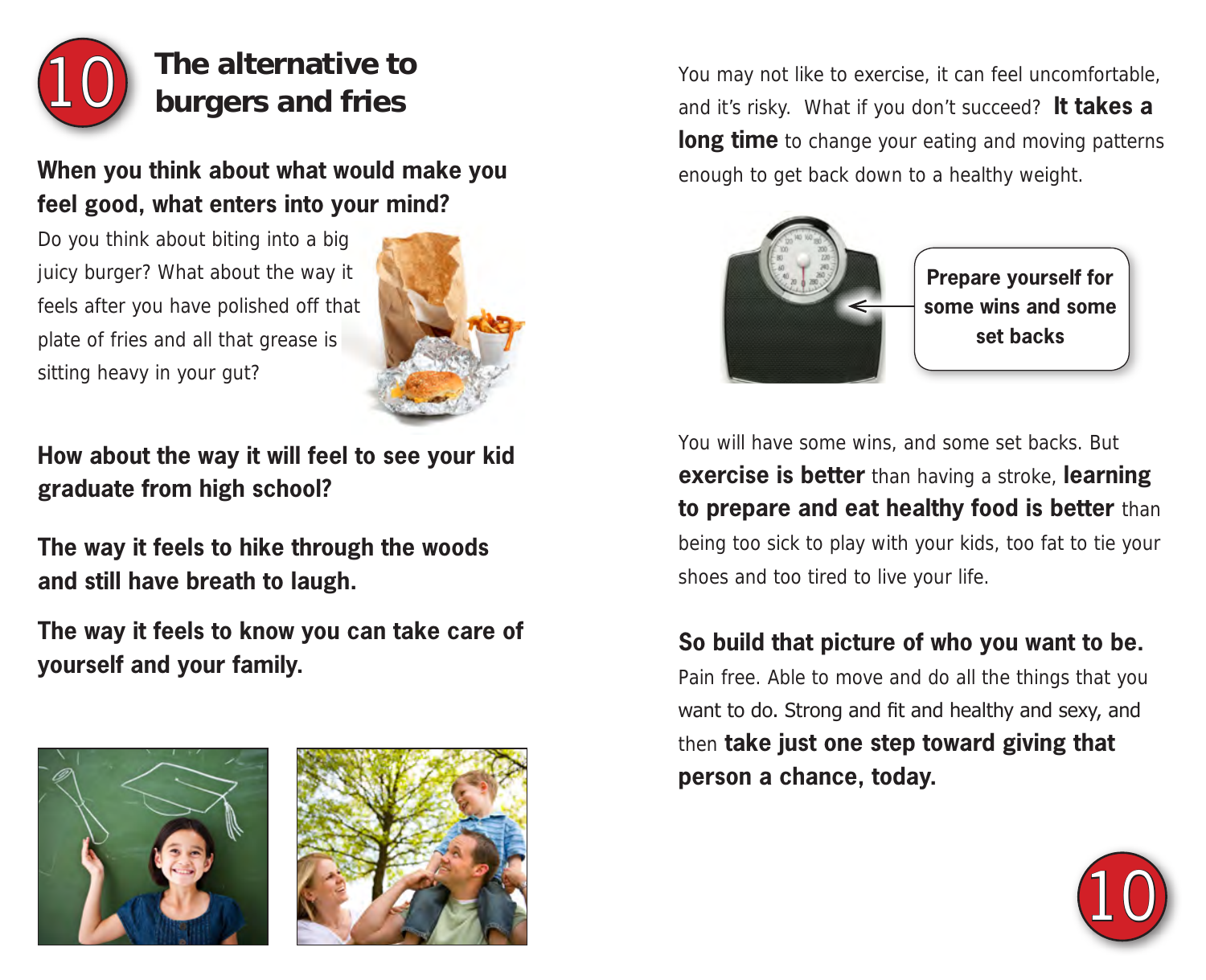

Your very own fitness and nutrition program designed specifically for drivers: Power Eating for Power Driving www.selkirk.ca/research/faculty/trucking

## **Other good resources:**

http://www.eatright.org/public/

http://www.dietitians.ca/Knowledge-Center.aspx

http://www.heartandstroke.com/

http://www.diabetes.org/